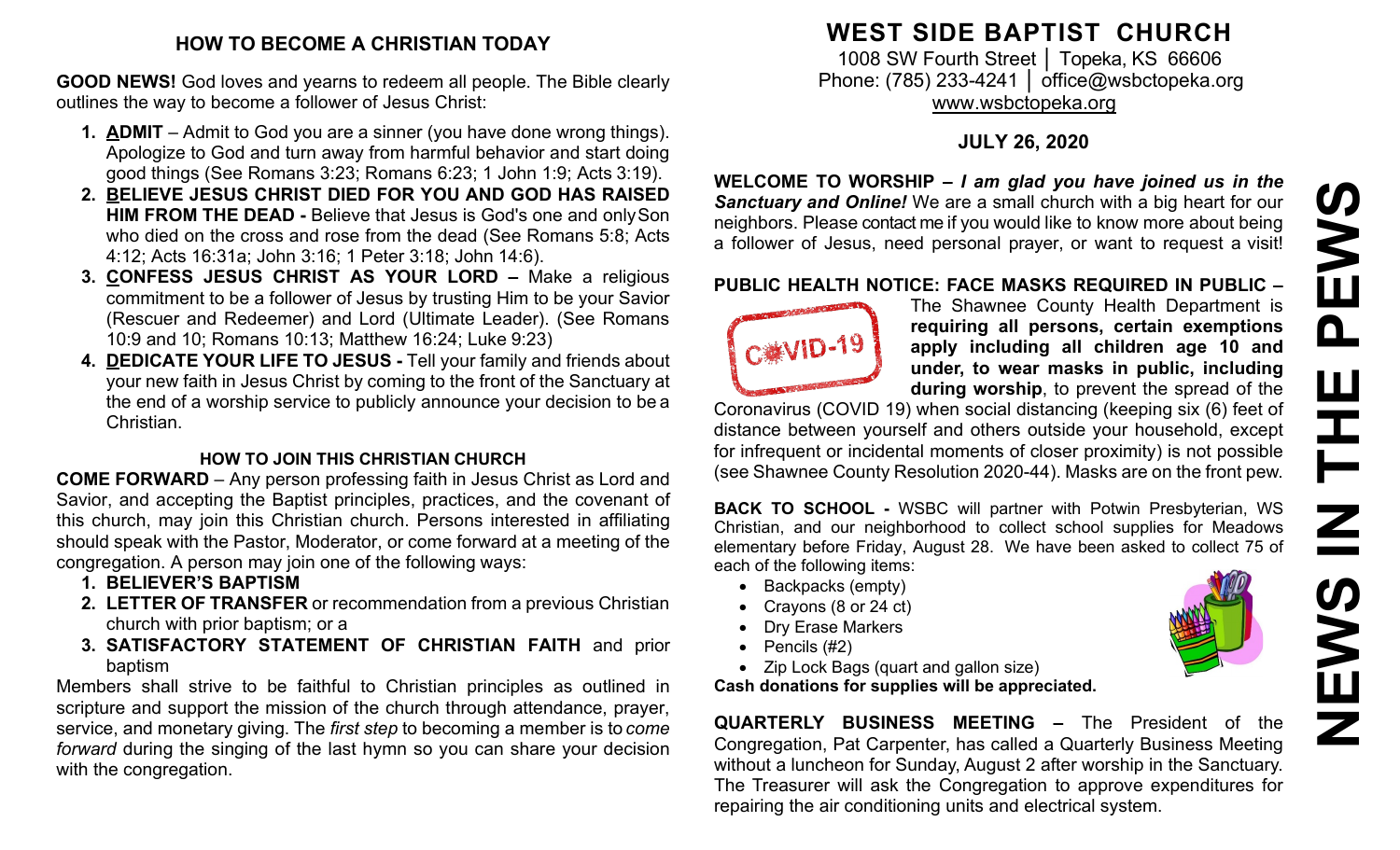**NEWS FROM CHRISTIAN EDUCATION -** We are planning and hoping to host a shortened version (one month) of Summer Sunday School Cinema this year. **Beginning August 2, we will show the movie "A Beautiful Day in the Neighborhood,"** starring Tom Hanks. Watch for more details in the coming weeks. ~ Alice Payne, Coordinator of Christian Education

**BABY CLOSET – The Baby Closet is back to their normal hours of operation: Mondays (9:00-11:00 am), Wednesdays (5:00–7:00 pm) and Thursdays (1:00–3:00 pm).** Parents/Guardians can pick-up clothes, diapers, formula, wipes, and other items free-of-charge. Call Pat Carreno if you would like to volunteer.

**BIBLE STUDY ONLINE** – Pastor is leading the **"Gospel of Matthew" Bible Study on Wednesdays IN-PERSON at 10:30 AM and ONLINE at 6:30 PM via ZOOM (see email for Meeting ID number and Password).** Join this onehour small group study for free

**FOOD PANTRY -** Free Fruit and Vegetable Food Pantry on **Wednesdays –**



**JULY 15 and 22 - from 3:30 to 5:30 pm, while supplies last**. **MOBILE SITE**: enter western PARKING LOT from 4th and CLAY Streets; do not park or exit your vehicle. Equal Opportunity. \*All food is available at no cost. **Please wear a mask or face covering to protect the health and safety of our volunteers.**

**JUNE 2020 PANTRY REPORT:** 1,034 Individuals (467 adults, 384 children, and 183 seniors) in 283 families were able to receive 11,102 pounds of free bread, fruits, vegetables, and other items from the Fruit & Vegetable Food Pantry at West Side Baptist Church during the month of JUNE 2020. We are serving 60% more children and twice (106%) more senior citizens, with twice as much food (103%) each month. Thank you to Jack Janway and his volunteers for serving! ~ Jack Janway, Outreach

**HOSPITAL & EMERGENCIES –** If you or a loved one is admitted to the hospital for an emergency or for surgery, **the hospital staff and chaplains' office will NOT contact the Church Office or the Pastor**. **You or a family member must call the Church Office at (785) 233-4241 or the PASTOR at HOME (785) 267-0936**.



**NEWSLETTER ARTCILES DUES –** Submit your September newsletter articles to the Church Office [\(office@wsbctopeka.org\)](mailto:office@wsbctopeka.org) before Wednesday, August 26 at noon. The Witness newsletter is published monthly on the last Sunday of the month. Please contact the Church Office if you would like a printed copy mailed to you free-of-charge.

**FINANCIAL GIVING** – Thank you for the generous support of the work of God in and through West Side Baptist Church. Donations report:

|                           |    | 07-19-2020 | Y-T-D        |
|---------------------------|----|------------|--------------|
| <b>General Fund</b>       |    | 1,052.00   | \$90,372.62  |
| Building Fund/Cap. Cm. \$ |    | 1,365.00   | \$6,105.00   |
| <b>Sunday School</b>      | S  |            | \$<br>130.25 |
| <b>ABCUSA OGHS</b>        | S  |            | \$2,921.00   |
| Am. For Christ Offering   | \$ |            | \$2,145.00   |
| <b>Baby Closet</b>        |    |            | \$2,275.00   |
| Fellowship/Benevolence \$ |    | 55.00      | \$4,343.00   |
| <b>ABW - LOVE Gift</b>    |    |            | \$<br>231.09 |

**WORLD MISSION CONFERENCE (ONLINE)** - Save the dates! The **World Mission Conference is coming to you ONLINE through five half-hour live stream events on July 14, 16, 21, 23 & 28 at 6:00 pm Eastern (5:00 pm CDT) time.** Join International Ministries for life-changing storytelling and the latest news and testimonies from IM's global servants. Registration is free.

- **Tuesday, July 14 – Health & Wellness [https://youtu.be/l1baQJrrMCE](https://internationalministries.cmail19.com/t/d-l-muhmtd-trlrhhkyv-r/)**
- **Thursday, July 16 – Abolition of Trafficking in Persons & Global Slavery** - **[https://youtu.be/8OM4xG6qvHU](https://internationalministries.cmail19.com/t/d-l-muhmtd-trlrhhkyv-y/)**
- **Tuesday, July 21 – Abolition of Trafficking in Persons & Global Slavery, Education and Evangelism** - **[https://youtu.be/7wx8fF08KSs](https://internationalministries.cmail19.com/t/d-l-muhmtd-trlrhhkyv-j/)**
- **Thursday, July 23 – Theological Education and Health & Wellness** with JD & Rhonda Reed (Bolivia) and Kihomi Ngwemi & Nzunga Mabudiga (Haiti) - **[https://youtu.be/5OZONQDioeY](https://internationalministries.cmail19.com/t/d-l-muhmtd-trlrhhkyv-t/)**
- **Tuesday, July 28 – Economic Development, Mission from Everywhere to Everyone and Short Term Mission Engagement** with Ann & Bruce Borquist (Global Consultants) and Madeline Flores-López (Dominican Republic) - **[https://youtu.be/qIp8HDyo218](https://internationalministries.cmail19.com/t/d-l-muhmtd-trlrhhkyv-i/)**